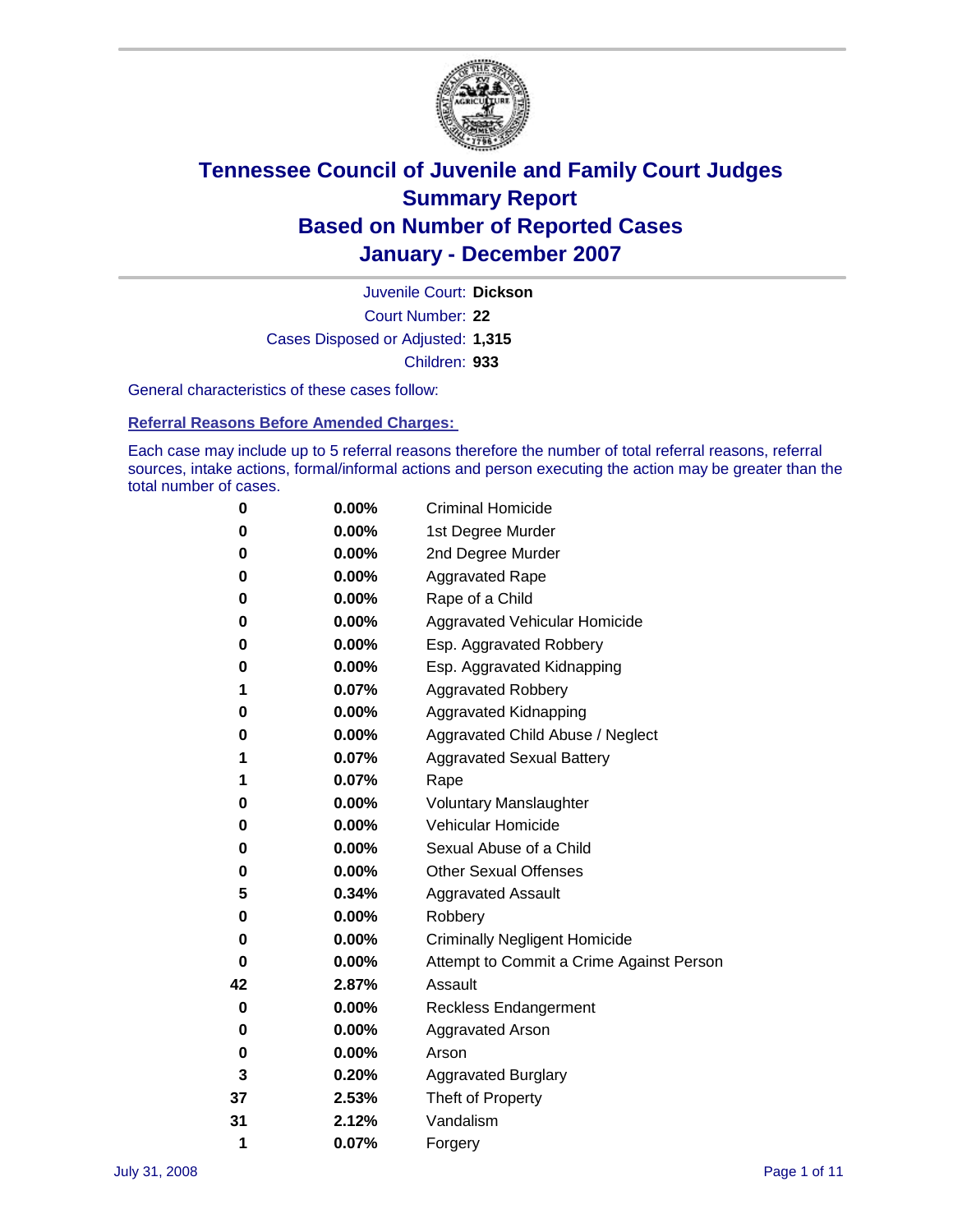

Court Number: **22** Juvenile Court: **Dickson** Cases Disposed or Adjusted: **1,315** Children: **933**

#### **Referral Reasons Before Amended Charges:**

Each case may include up to 5 referral reasons therefore the number of total referral reasons, referral sources, intake actions, formal/informal actions and person executing the action may be greater than the total number of cases.

| 0           | 0.00%    | <b>Worthless Checks</b>                                     |
|-------------|----------|-------------------------------------------------------------|
| 0           | 0.00%    | Illegal Possession / Fraudulent Use of Credit / Debit Cards |
| 17          | 1.16%    | <b>Burglary</b>                                             |
| 3           | 0.20%    | Unauthorized Use of a Vehicle                               |
| 0           | 0.00%    | <b>Cruelty to Animals</b>                                   |
| 4           | 0.27%    | Sale of Controlled Substances                               |
| 4           | 0.27%    | <b>Other Drug Offenses</b>                                  |
| 42          | 2.87%    | Possession of Controlled Substances                         |
| 0           | 0.00%    | <b>Criminal Attempt</b>                                     |
| 1           | 0.07%    | Carrying Weapons on School Property                         |
| $\mathbf 2$ | 0.14%    | Unlawful Carrying / Possession of a Weapon                  |
| 1           | 0.07%    | <b>Evading Arrest</b>                                       |
| 0           | 0.00%    | Escape                                                      |
| 3           | 0.20%    | Driving Under Influence (DUI)                               |
| 49          | 3.35%    | Possession / Consumption of Alcohol                         |
| 5           | 0.34%    | Resisting Stop, Frisk, Halt, Arrest or Search               |
| 0           | $0.00\%$ | <b>Aggravated Criminal Trespass</b>                         |
| 3           | 0.20%    | Harassment                                                  |
| 0           | 0.00%    | Failure to Appear                                           |
| 5           | 0.34%    | Filing a False Police Report                                |
| 4           | 0.27%    | Criminal Impersonation                                      |
| 10          | 0.68%    | <b>Disorderly Conduct</b>                                   |
| 9           | 0.61%    | <b>Criminal Trespass</b>                                    |
| 5           | 0.34%    | <b>Public Intoxication</b>                                  |
| 0           | 0.00%    | Gambling                                                    |
| 239         | 16.33%   | Traffic                                                     |
| 1           | 0.07%    | <b>Local Ordinances</b>                                     |
| 0           | $0.00\%$ | Violation of Wildlife Regulations                           |
| 8           | 0.55%    | Contempt of Court                                           |
| 25          | 1.71%    | Violation of Probation                                      |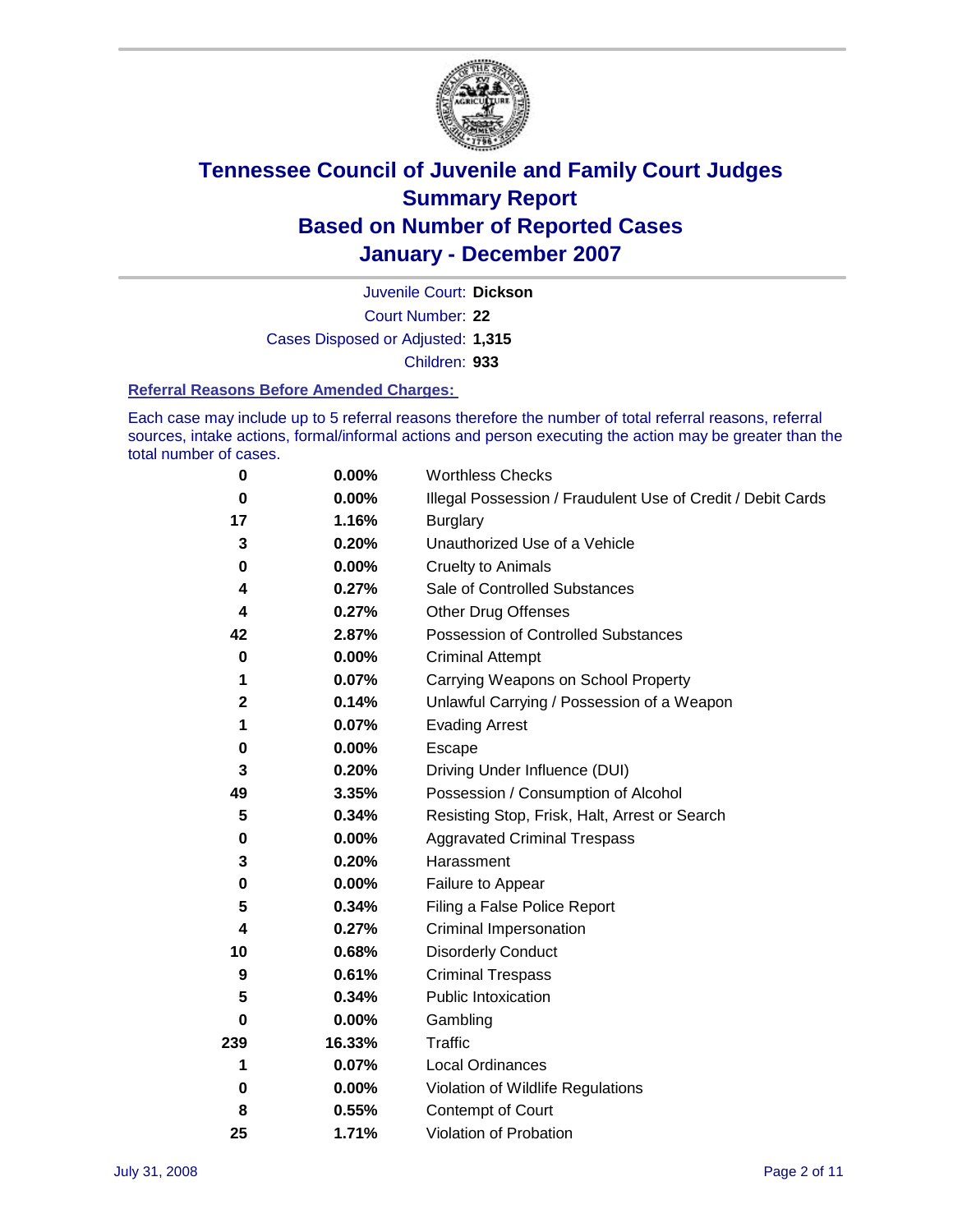

Court Number: **22** Juvenile Court: **Dickson** Cases Disposed or Adjusted: **1,315** Children: **933**

#### **Referral Reasons Before Amended Charges:**

Each case may include up to 5 referral reasons therefore the number of total referral reasons, referral sources, intake actions, formal/informal actions and person executing the action may be greater than the total number of cases.

| 1     | 0.07%    | <b>Violation of Aftercare</b>          |
|-------|----------|----------------------------------------|
| 52    | 3.55%    | <b>Unruly Behavior</b>                 |
| 30    | 2.05%    | Truancy                                |
| 36    | 2.46%    | In-State Runaway                       |
| 1     | 0.07%    | Out-of-State Runaway                   |
| 0     | $0.00\%$ | Possession of Tobacco Products         |
| 29    | 1.98%    | Violation of a Valid Court Order       |
| 39    | 2.66%    | <b>Violation of Curfew</b>             |
| 0     | $0.00\%$ | <b>Sexually Abused Child</b>           |
| 0     | $0.00\%$ | <b>Physically Abused Child</b>         |
| 145   | 9.90%    | Dependency / Neglect                   |
| 14    | 0.96%    | <b>Termination of Parental Rights</b>  |
| 0     | 0.00%    | <b>Violation of Pretrial Diversion</b> |
| 0     | 0.00%    | Violation of Informal Adjustment       |
| 0     | 0.00%    | <b>Judicial Review</b>                 |
| 0     | 0.00%    | <b>Administrative Review</b>           |
| 0     | 0.00%    | <b>Foster Care Review</b>              |
| 10    | 0.68%    | Custody                                |
| 0     | 0.00%    | Visitation                             |
| 0     | 0.00%    | Paternity / Legitimation               |
| 497   | 33.95%   | <b>Child Support</b>                   |
| 0     | 0.00%    | <b>Request for Medical Treatment</b>   |
| 0     | 0.00%    | <b>Consent to Marry</b>                |
| 48    | 3.28%    | Other                                  |
| 1,464 | 100.00%  | <b>Total Referrals</b>                 |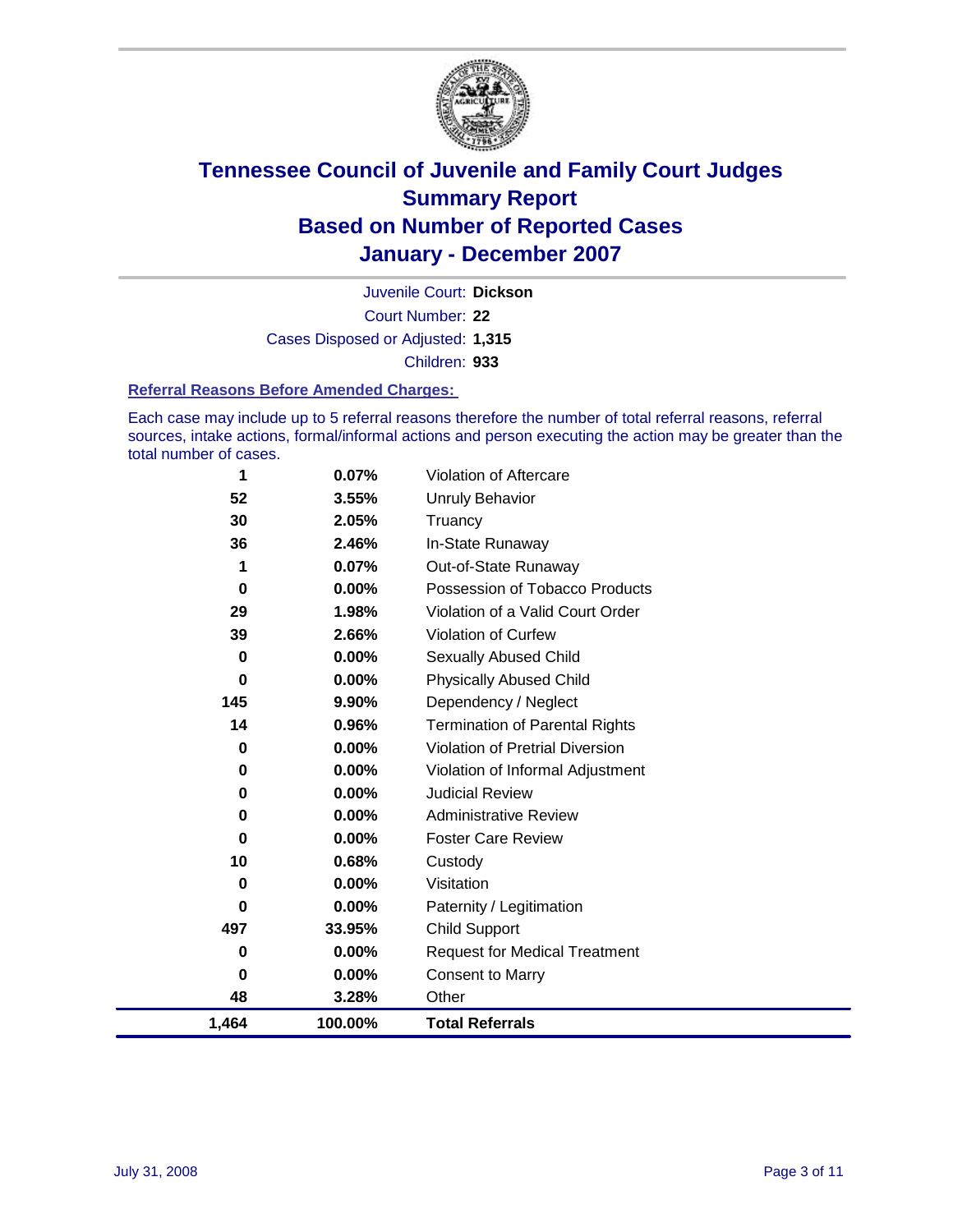

Court Number: **22** Juvenile Court: **Dickson** Cases Disposed or Adjusted: **1,315** Children: **933**

### **Referral Sources: 1**

| 1,464 | 100.00% | <b>Total Referral Sources</b>     |
|-------|---------|-----------------------------------|
| 7     | 0.48%   | Other                             |
| 1     | 0.07%   | Unknown                           |
| 0     | 0.00%   | Hospital                          |
| 0     | 0.00%   | Child & Parent                    |
| 31    | 2.12%   | Victim                            |
| 0     | 0.00%   | <b>Other Court</b>                |
| 0     | 0.00%   | Social Agency                     |
| 49    | 3.35%   | <b>Court Staff</b>                |
| 498   | 34.02%  | <b>District Attorney's Office</b> |
| 0     | 0.00%   | <b>Other State Department</b>     |
| 120   | 8.20%   | <b>DCS</b>                        |
| 0     | 0.00%   | <b>CSA</b>                        |
| 76    | 5.19%   | School                            |
| 3     | 0.20%   | Self                              |
| 24    | 1.64%   | Relatives                         |
| 77    | 5.26%   | Parents                           |
| 578   | 39.48%  | Law Enforcement                   |
|       |         |                                   |

#### **Age of Child at Referral: 2**

| 933 | 100.00%  | <b>Total Child Count</b> |  |
|-----|----------|--------------------------|--|
| 0   | $0.00\%$ | Unknown / Not Reported   |  |
| 27  | 2.89%    | Ages 19 and Over         |  |
| 242 | 25.94%   | Ages 17 through 18       |  |
| 251 | 26.90%   | Ages 15 through 16       |  |
| 96  | 10.29%   | Ages 13 through 14       |  |
| 61  | 6.54%    | Ages 11 through 12       |  |
| 256 | 27.44%   | Ages 10 and Under        |  |
|     |          |                          |  |

<sup>1</sup> If different than number of Referral Reasons (1464), verify accuracy of your court's data.

<sup>2</sup> One child could be counted in multiple categories, verify accuracy of your court's data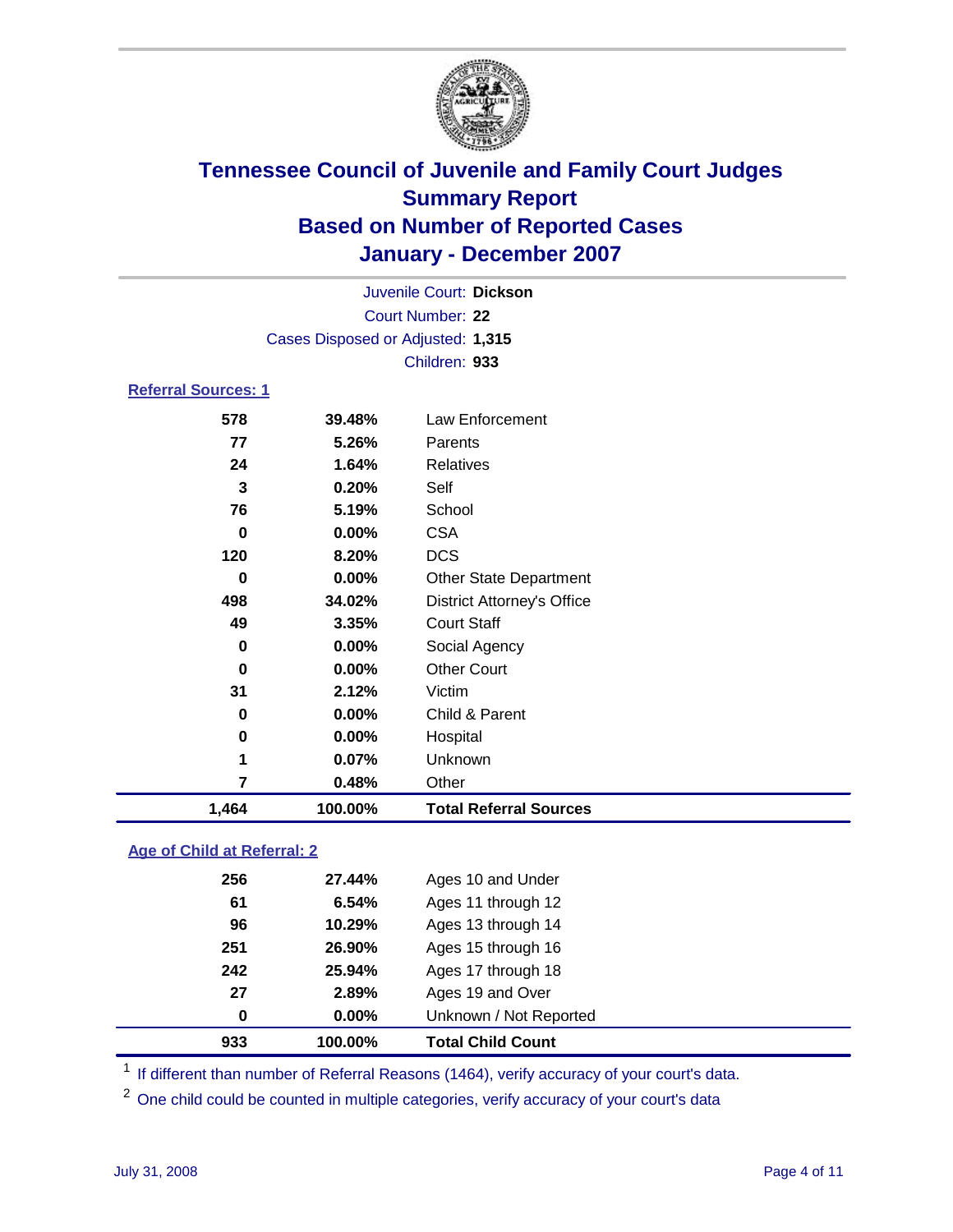

| Juvenile Court: Dickson                 |                                   |                          |  |  |  |
|-----------------------------------------|-----------------------------------|--------------------------|--|--|--|
| Court Number: 22                        |                                   |                          |  |  |  |
|                                         | Cases Disposed or Adjusted: 1,315 |                          |  |  |  |
|                                         |                                   | Children: 933            |  |  |  |
| Sex of Child: 1                         |                                   |                          |  |  |  |
| 523                                     | 56.06%                            | Male                     |  |  |  |
| 385                                     | 41.26%                            | Female                   |  |  |  |
| 25                                      | 2.68%                             | Unknown                  |  |  |  |
| 933                                     | 100.00%                           | <b>Total Child Count</b> |  |  |  |
| Race of Child: 1                        |                                   |                          |  |  |  |
| 704                                     | 75.46%                            | White                    |  |  |  |
| 82                                      | 8.79%                             | African American         |  |  |  |
| $\bf{0}$                                | 0.00%                             | Native American          |  |  |  |
| 1                                       | 0.11%                             | Asian                    |  |  |  |
| 20                                      | 2.14%                             | Mixed                    |  |  |  |
| 126                                     | 13.50%                            | Unknown                  |  |  |  |
| 933                                     | 100.00%                           | <b>Total Child Count</b> |  |  |  |
| <b>Hispanic Origin: 1</b>               |                                   |                          |  |  |  |
| 17                                      | 1.82%                             | Yes                      |  |  |  |
| 816                                     | 87.46%                            | <b>No</b>                |  |  |  |
| 100                                     | 10.72%                            | Unknown                  |  |  |  |
| 933                                     | 100.00%                           | <b>Total Child Count</b> |  |  |  |
| <b>School Enrollment of Children: 1</b> |                                   |                          |  |  |  |
| 551                                     | 59.06%                            | Yes                      |  |  |  |
| 85                                      | 9.11%                             | No                       |  |  |  |
| 297                                     | 31.83%                            | Unknown                  |  |  |  |
| 933                                     | 100.00%                           | <b>Total Child Count</b> |  |  |  |

One child could be counted in multiple categories, verify accuracy of your court's data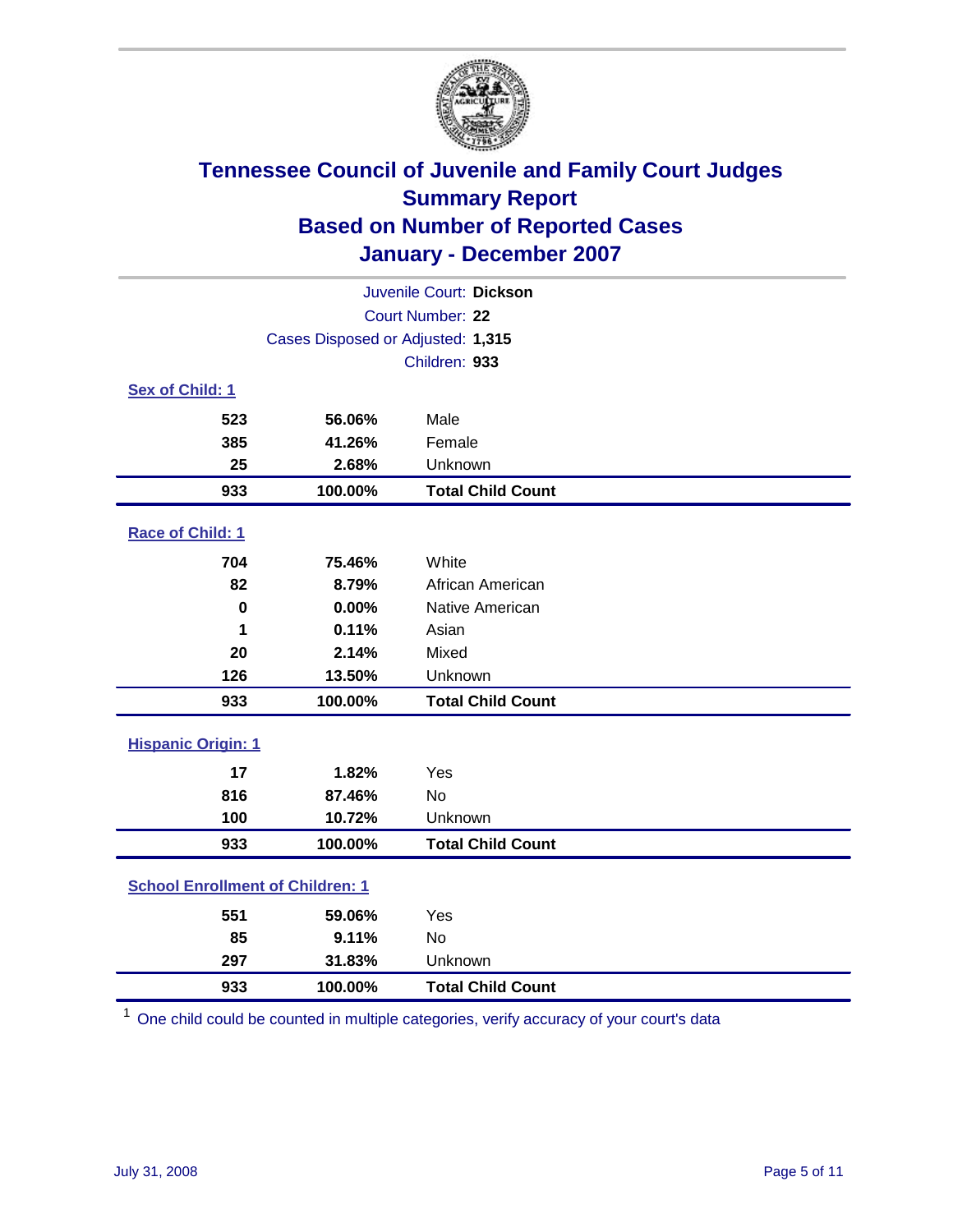

Court Number: **22** Juvenile Court: **Dickson** Cases Disposed or Adjusted: **1,315** Children: **933**

#### **Living Arrangement of Child at Time of Referral: 1**

| 933          | 100.00%  | <b>Total Child Count</b>     |
|--------------|----------|------------------------------|
| 3            | 0.32%    | Other                        |
| 127          | 13.61%   | <b>Unknown</b>               |
| $\mathbf{2}$ | 0.21%    | Independent                  |
| 0            | $0.00\%$ | In an Institution            |
| 12           | 1.29%    | In a Residential Center      |
| 3            | 0.32%    | In a Group Home              |
| 51           | 5.47%    | With Foster Family           |
| 1            | 0.11%    | <b>With Adoptive Parents</b> |
| 127          | 13.61%   | <b>With Relatives</b>        |
| 93           | 9.97%    | With Father                  |
| 345          | 36.98%   | With Mother                  |
| 10           | 1.07%    | With Mother and Stepfather   |
| 3            | 0.32%    | With Father and Stepmother   |
| 156          | 16.72%   | With Both Biological Parents |

#### **Type of Detention: 2**

| 1.315 | 100.00%  | <b>Total Detention Count</b> |  |
|-------|----------|------------------------------|--|
| 0     | $0.00\%$ | Other                        |  |
| 1,290 | 98.10%   | Does Not Apply               |  |
| 0     | $0.00\%$ | <b>Unknown</b>               |  |
| 0     | 0.00%    | <b>Psychiatric Hospital</b>  |  |
| 0     | 0.00%    | Jail - No Separation         |  |
| 0     | $0.00\%$ | Jail - Partial Separation    |  |
| 0     | $0.00\%$ | Jail - Complete Separation   |  |
| 22    | 1.67%    | Juvenile Detention Facility  |  |
| 3     | 0.23%    | Non-Secure Placement         |  |
|       |          |                              |  |

<sup>1</sup> One child could be counted in multiple categories, verify accuracy of your court's data

<sup>2</sup> If different than number of Cases (1315) verify accuracy of your court's data.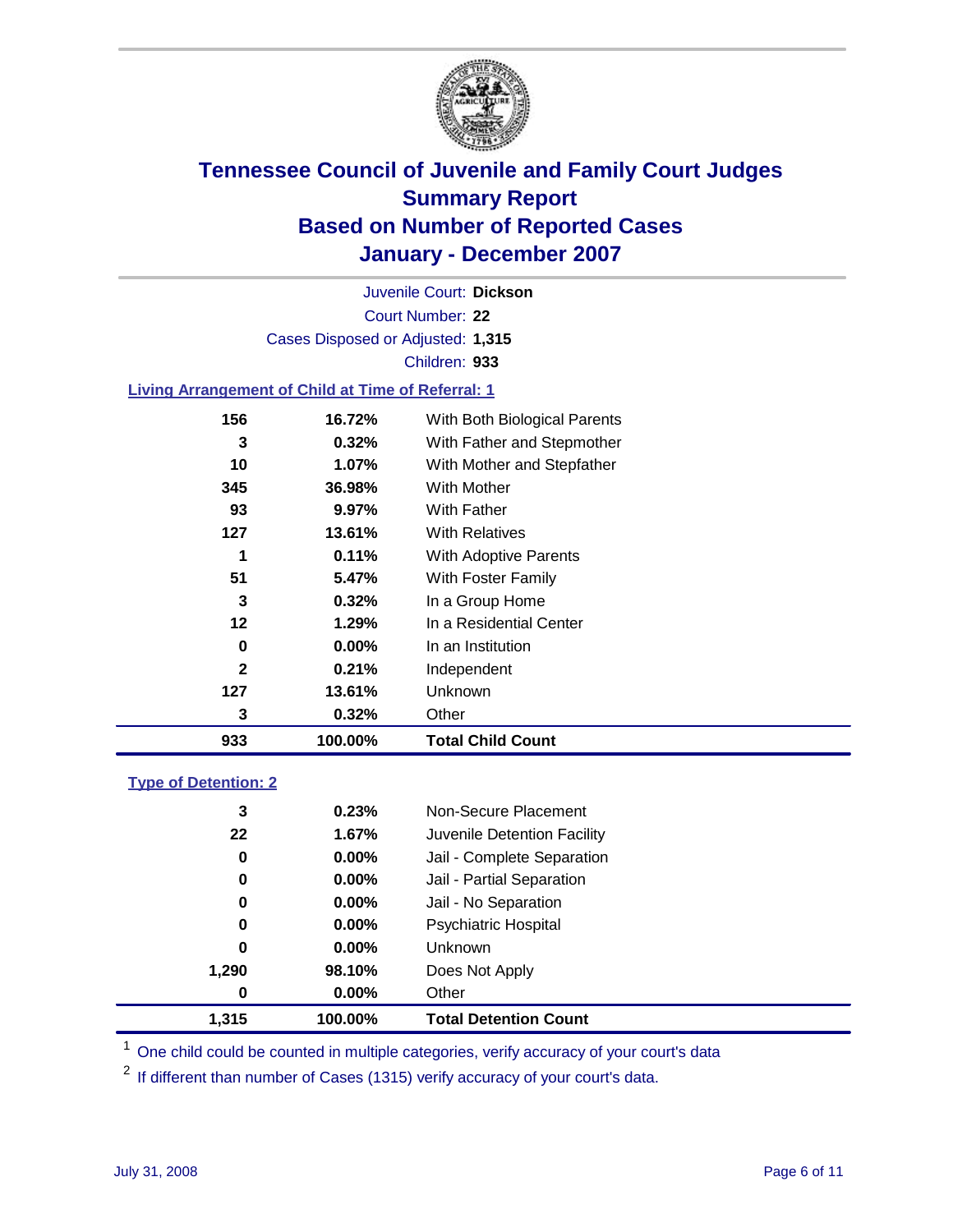

|                                                    | Juvenile Court: Dickson           |                                      |  |  |  |
|----------------------------------------------------|-----------------------------------|--------------------------------------|--|--|--|
|                                                    | Court Number: 22                  |                                      |  |  |  |
|                                                    | Cases Disposed or Adjusted: 1,315 |                                      |  |  |  |
|                                                    |                                   | Children: 933                        |  |  |  |
| <b>Placement After Secure Detention Hearing: 1</b> |                                   |                                      |  |  |  |
| 15                                                 | 1.14%                             | Returned to Prior Living Arrangement |  |  |  |
| $\mathbf 2$                                        | 0.15%                             | Juvenile Detention Facility          |  |  |  |
| 0                                                  | 0.00%                             | Jail                                 |  |  |  |
| 1                                                  | 0.08%                             | Shelter / Group Home                 |  |  |  |
| 3                                                  | 0.23%                             | <b>Foster Family Home</b>            |  |  |  |
| 0                                                  | 0.00%                             | Psychiatric Hospital                 |  |  |  |
| 3                                                  | 0.23%                             | Unknown / Not Reported               |  |  |  |
| 1,291                                              | 98.17%                            | Does Not Apply                       |  |  |  |
| 0                                                  | 0.00%                             | Other                                |  |  |  |
| 1,315                                              | 100.00%                           | <b>Total Placement Count</b>         |  |  |  |
| <b>Intake Actions: 2</b>                           |                                   |                                      |  |  |  |
|                                                    |                                   |                                      |  |  |  |
| 947                                                | 64.69%                            | <b>Petition Filed</b>                |  |  |  |
| 2                                                  | 0.14%                             | <b>Motion Filed</b>                  |  |  |  |
| 509                                                | 34.77%                            | <b>Citation Processed</b>            |  |  |  |
| 0                                                  | 0.00%                             | Notification of Paternity Processed  |  |  |  |
| 0                                                  | 0.00%                             | Scheduling of Judicial Review        |  |  |  |
| 0                                                  | 0.00%                             | Scheduling of Administrative Review  |  |  |  |
| 0                                                  | 0.00%                             | Scheduling of Foster Care Review     |  |  |  |
| 0                                                  | 0.00%                             | Unknown                              |  |  |  |
| 0                                                  | 0.00%                             | Does Not Apply                       |  |  |  |
| 6                                                  | 0.41%                             | Other                                |  |  |  |
| 1,464                                              | 100.00%                           | <b>Total Intake Count</b>            |  |  |  |

<sup>1</sup> If different than number of Cases (1315) verify accuracy of your court's data.

<sup>2</sup> If different than number of Referral Reasons (1464), verify accuracy of your court's data.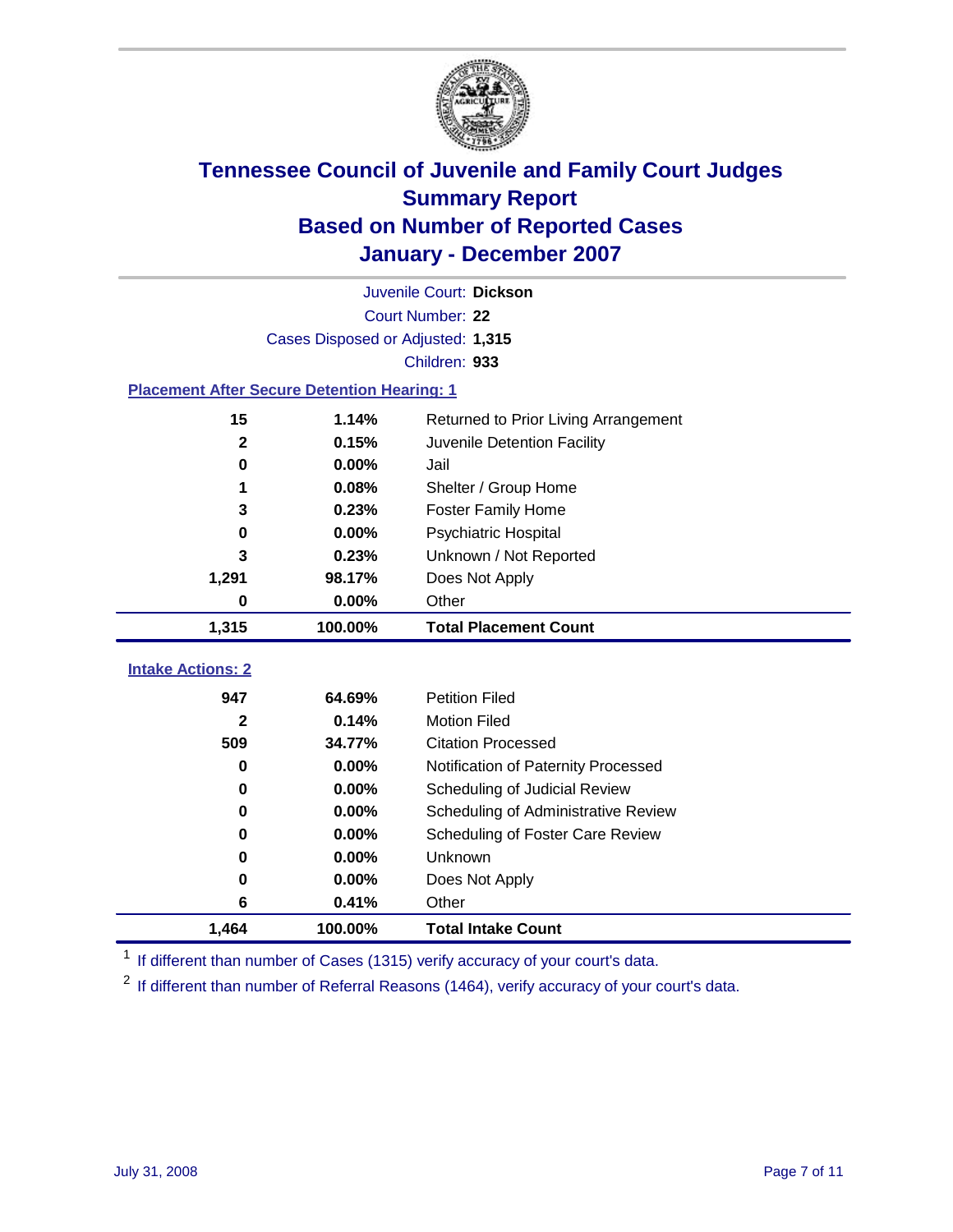

Court Number: **22** Juvenile Court: **Dickson** Cases Disposed or Adjusted: **1,315** Children: **933**

#### **Last Grade Completed by Child: 1**

| 933      | 100.00% | <b>Total Child Count</b> |
|----------|---------|--------------------------|
| 1        | 0.11%   | Other                    |
| 420      | 45.02%  | Unknown                  |
| 67       | 7.18%   | Never Attended School    |
| 3        | 0.32%   | Graduated                |
| 8        | 0.86%   | <b>GED</b>               |
| 1        | 0.11%   | Non-Graded Special Ed    |
| 36       | 3.86%   | 12th Grade               |
| 155      | 16.61%  | 11th Grade               |
| 92       | 9.86%   | 10th Grade               |
| 51       | 5.47%   | 9th Grade                |
| 33       | 3.54%   | 8th Grade                |
| 27       | 2.89%   | 7th Grade                |
| 9        | 0.96%   | 6th Grade                |
| 12       | 1.29%   | 5th Grade                |
| 1        | 0.11%   | 4th Grade                |
| 3        | 0.32%   | 3rd Grade                |
| 6        | 0.64%   | 2nd Grade                |
| 4        | 0.43%   | 1st Grade                |
| 4        | 0.43%   | Kindergarten             |
| $\bf{0}$ | 0.00%   | Preschool                |
| $\bf{0}$ | 0.00%   | Too Young for School     |

### **Enrolled in Special Education: 1**

| 933 | 100.00%  | <b>Total Child Count</b> |  |
|-----|----------|--------------------------|--|
| 475 | 50.91%   | Unknown                  |  |
| 430 | 46.09%   | No                       |  |
| 28  | $3.00\%$ | Yes                      |  |
|     |          |                          |  |

<sup>1</sup> One child could be counted in multiple categories, verify accuracy of your court's data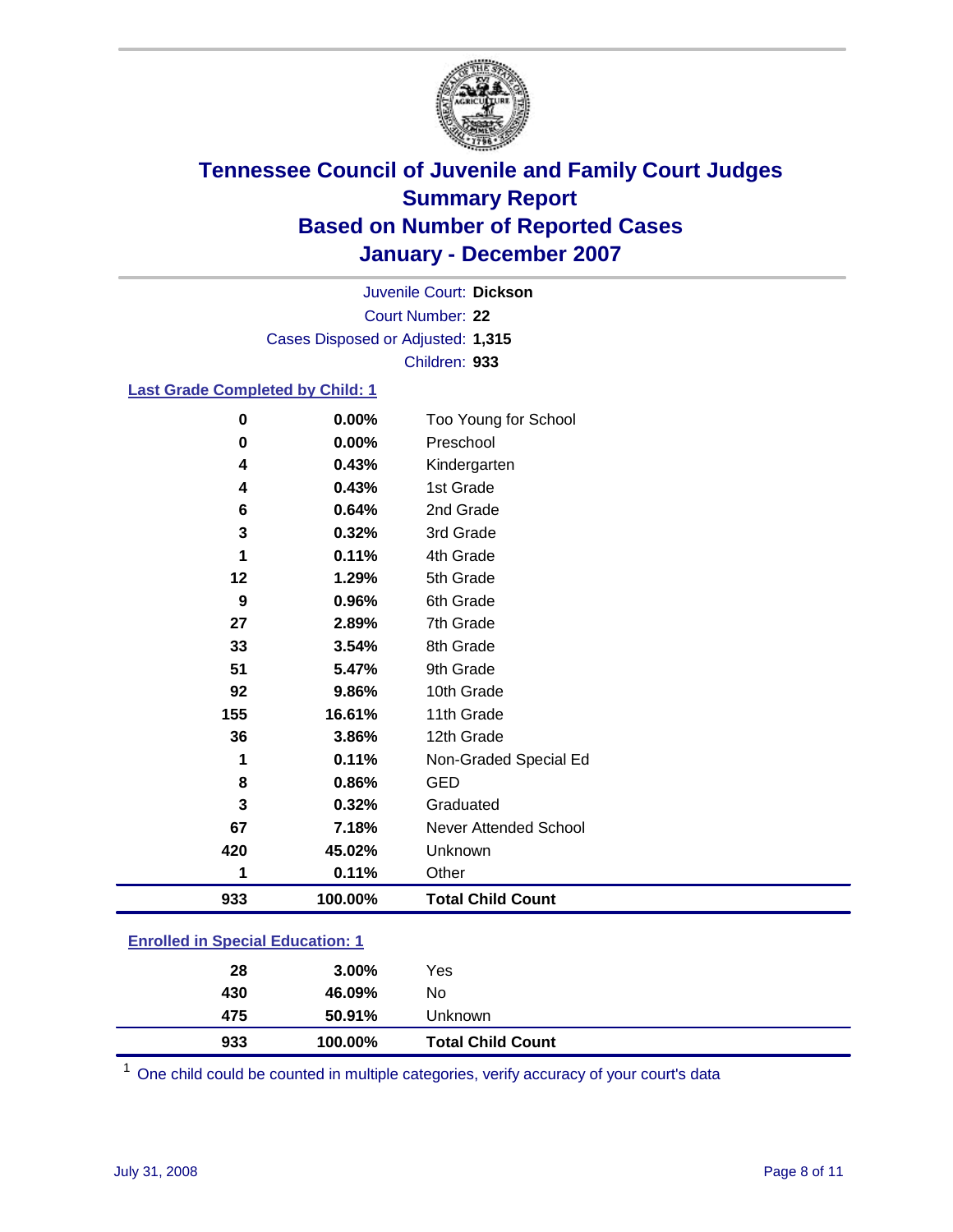

| Juvenile Court: Dickson      |                                   |                           |  |  |
|------------------------------|-----------------------------------|---------------------------|--|--|
|                              | Court Number: 22                  |                           |  |  |
|                              | Cases Disposed or Adjusted: 1,315 |                           |  |  |
|                              |                                   | Children: 933             |  |  |
| <b>Action Executed By: 1</b> |                                   |                           |  |  |
| 1,441                        | 98.43%                            | Judge                     |  |  |
| 23                           | 1.57%                             | Referee                   |  |  |
| 0                            | $0.00\%$                          | <b>YSO</b>                |  |  |
| 0                            | 0.00%                             | Other                     |  |  |
| 0                            | $0.00\%$                          | Unknown / Not Reported    |  |  |
| 1,464                        | 100.00%                           | <b>Total Action Count</b> |  |  |

### **Formal / Informal Actions: 1**

| 73    | 4.99%    | Dismissed                                        |
|-------|----------|--------------------------------------------------|
|       | $0.07\%$ | Retired / Nolle Prosequi                         |
| 308   | 21.04%   | <b>Complaint Substantiated Delinquent</b>        |
| 371   | 25.34%   | <b>Complaint Substantiated Status Offender</b>   |
| 1     | 0.07%    | <b>Complaint Substantiated Dependent/Neglect</b> |
| 0     | $0.00\%$ | <b>Complaint Substantiated Abused</b>            |
| 0     | $0.00\%$ | <b>Complaint Substantiated Mentally III</b>      |
| 20    | 1.37%    | Informal Adjustment                              |
| 0     | 0.00%    | <b>Pretrial Diversion</b>                        |
| 1     | 0.07%    | <b>Transfer to Adult Court Hearing</b>           |
| 0     | $0.00\%$ | Charges Cleared by Transfer to Adult Court       |
| 512   | 34.97%   | Special Proceeding                               |
| 0     | $0.00\%$ | <b>Review Concluded</b>                          |
| 174   | 11.89%   | Case Held Open                                   |
| 3     | 0.20%    | Other                                            |
| 0     | $0.00\%$ | Unknown / Not Reported                           |
| 1,464 | 100.00%  | <b>Total Action Count</b>                        |

<sup>1</sup> If different than number of Referral Reasons (1464), verify accuracy of your court's data.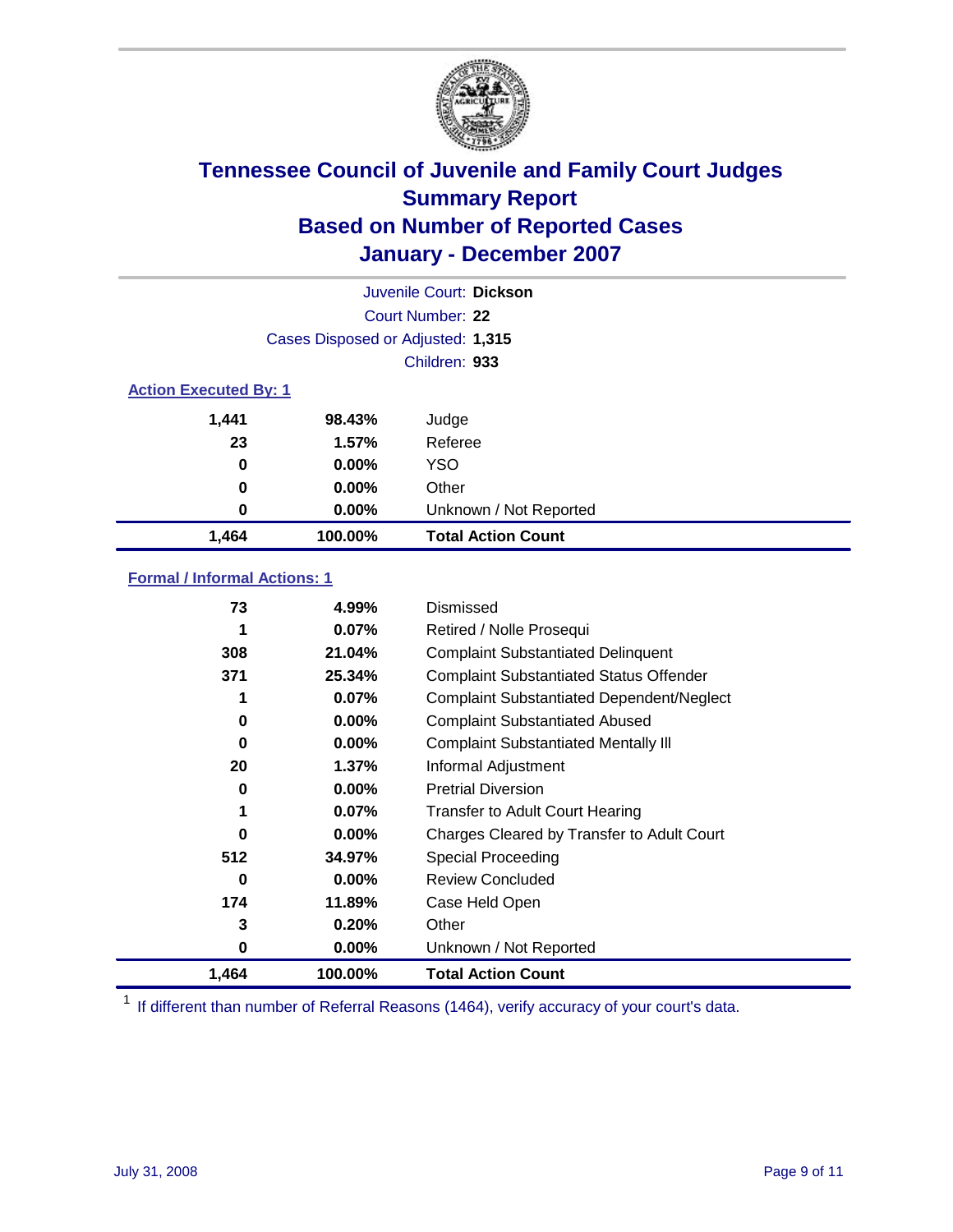

|                       |                                   | Juvenile Court: Dickson                               |
|-----------------------|-----------------------------------|-------------------------------------------------------|
|                       |                                   | Court Number: 22                                      |
|                       | Cases Disposed or Adjusted: 1,315 |                                                       |
|                       |                                   | Children: 933                                         |
| <b>Case Outcomes:</b> |                                   | There can be multiple outcomes for one child or case. |
| 69                    | 2.20%                             | <b>Case Dismissed</b>                                 |
| 4                     | 0.13%                             | Case Retired or Nolle Prosequi                        |
| 0                     | 0.00%                             | Warned / Counseled                                    |
| 364                   | 11.58%                            | <b>Held Open For Review</b>                           |
| 101                   | 3.21%                             | Supervision / Probation to Juvenile Court             |
| 0                     | 0.00%                             | <b>Probation to Parents</b>                           |
| 0                     | 0.00%                             | Referral to Another Entity for Supervision / Service  |
| 0                     | 0.00%                             | Referred for Mental Health Counseling                 |
| 49                    | 1.56%                             | Referred for Alcohol and Drug Counseling              |
| 0                     | 0.00%                             | <b>Referred to Alternative School</b>                 |
| 0                     | 0.00%                             | Referred to Private Child Agency                      |
| 2                     | 0.06%                             | Referred to Defensive Driving School                  |
| 0                     | 0.00%                             | Referred to Alcohol Safety School                     |
| 1                     | 0.03%                             | Referred to Juvenile Court Education-Based Program    |
| 15                    | 0.48%                             | Driver's License Held Informally                      |
| 0                     | 0.00%                             | <b>Voluntary Placement with DMHMR</b>                 |
| 0                     | 0.00%                             | <b>Private Mental Health Placement</b>                |
| 0                     | 0.00%                             | <b>Private MR Placement</b>                           |
| 0                     | 0.00%                             | Placement with City/County Agency/Facility            |
| 0                     | 0.00%                             | Placement with Relative / Other Individual            |
| 433                   | 13.78%                            | Fine                                                  |
| 323                   | 10.28%                            | <b>Public Service</b>                                 |
| 41                    | 1.30%                             | Restitution                                           |
| 0                     | 0.00%                             | <b>Runaway Returned</b>                               |
| 31                    | 0.99%                             | No Contact Order                                      |
| 0                     | 0.00%                             | Injunction Other than No Contact Order                |
| 14                    | 0.45%                             | <b>House Arrest</b>                                   |
| 0                     | 0.00%                             | <b>Court Defined Curfew</b>                           |
| 0                     | 0.00%                             | Dismissed from Informal Adjustment                    |
| 0                     | 0.00%                             | <b>Dismissed from Pretrial Diversion</b>              |
| 0                     | 0.00%                             | Released from Probation                               |
| 0                     | 0.00%                             | <b>Transferred to Adult Court</b>                     |
| 0                     | $0.00\%$                          | <b>DMHMR Involuntary Commitment</b>                   |